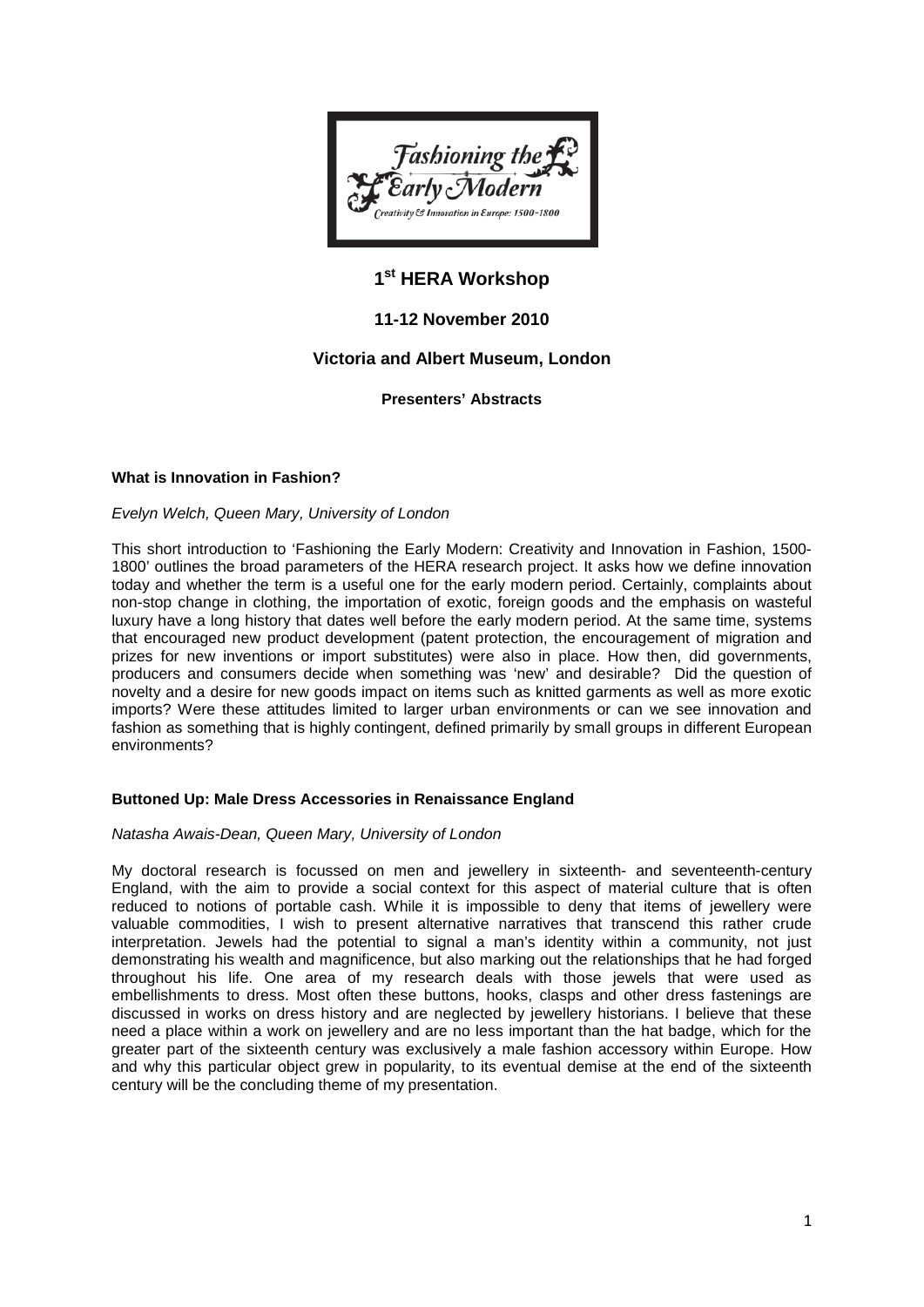# **Veil, Veiling and Veil merchant in the Early Modern Medici Court**

#### *Chia-hua Yeh, Queen Mary, University of London*

This paper aims to discuss fashion of veil and veil consumption in the consumption of textile in the Florentine court, based on a study on a surviving account book of the Donati Family from 1619 to 1626, from the archival collection, Libri di Commercio et di Famiglia in Archivio di Stato di Firenze. The Florentine veil (*velo*) was extremely popular in the late sixteenth century and was applied as a textile decoration, as hair dressing accessory, as head wear and even as mosquito netting. As traders in this lucrative industry, veil merchants have been studied in the field of  $16<sup>th</sup>$  century and early seventeenth century textile history, but little has been written on the details of their profession and their influence on dress fashion. The Donati family was one of the principal textile suppliers to the Florentine court. Therefore, detailed analysis of the Donati accounts and other recorded business activities will not only provide an insight into veil trading to the Florentine court, but will also explore how the Medici reacted to trivial but fashionable dress accessories and light textiles in early seventeenth century Florence.

### **'Economies of quality' and the Material Renaissance. Clothing and the Forgotten Consumer Revolution of the Low Countries in the 'Long Sixteenth Century' (1450-1650)**

#### *Isis Sturtewagen, University of Antwerp*

My research is part of a broader research project that wants to offer the first systematic analysis of the fundamental transformations of the material culture of the Low Countries during the 'long sixteenth century'. The project will focus on three exemplar clusters of products: tableware, furniture/interior decorations and clothing. The ambition is 1) to examine the complete product cycle; 2) to relate the choices of both producers and consumers to evolving cultural and mental frameworks.

My research line within this project will focus on textiles and clothing. Attire had traditionally been of key importance in constructing the identity of citizens. We have hardly any information about the clothes that were worn in this area, let alone the way these clothes were used and mentally appropriated. In the sixteenth century new relationships between design and textiles provoked major economic and social changes. The changing 'culture of appearances' and 'bodily display' seem to have challenged the existing social values and structures.

# **17th century origins of Chinoiserie**

#### *Juliet Claxton, Queen Mary, University of London*

The fashion for Chinoiserie and its associated displays of massed porcelain have traditionally been linked with the eighteenth century, when the fashion for porcelain collecting in Europe was at its height. Yet, from its introduction to Europe in the early 14<sup>th</sup> century porcelain has been widely used in both Italy and Northern Europe in interior decorative schemes, and the Chinese patterns and figures that decorated its translucent glazes rapidly entered the European lexicon of design. My research seeks to investigate the origins of the incorporation of Chinese motif into the wider European aesthetic, and in particular tracing the early use of Chinese devices in fabrics, embroidery and the decorative arts.

#### **Function and Fashion: Tartan in the Eighteenth Century**

#### *Sally Tuckett, University of Edinburgh*

Tartan is an iconic symbol of modern Scottish identity. Its history has not been simple, however. As a result of turbulent events in the eighteenth century – the failed Jacobite rebellion of 1745 and the subsequent proscription against Highland dress - tartan has been subject to varied and ambiguous interpretations, often being seen as a relic of an idealised, romanticised Scotland. Such connotations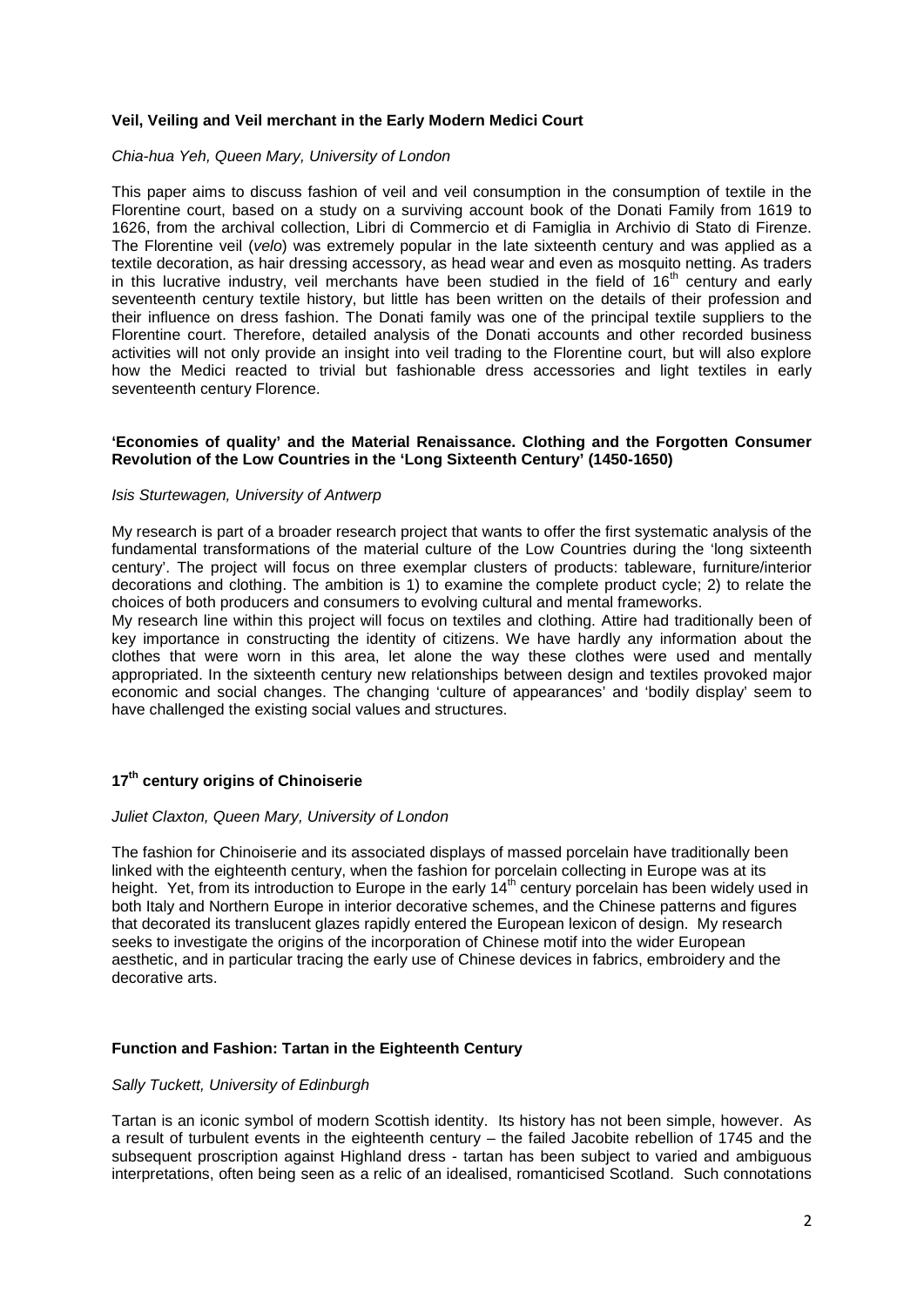and associations are important to the history of tartan as a cultural symbol and they cannot be completely ignored. Nevertheless, they can obscure the importance of tartan as a basic commodity with practical and aesthetic qualities – both of which contributed to its fashionable status. The nineteenth century is traditionally seen as a watershed in the use of tartan, where the lines between function and fashion were irrevocably blurred. It will be proposed here, however, that this process began much earlier and that the practicality and versatility of tartan would have made it a useful and desirable commodity throughout the eighteenth century.

# **Women's Fashionable Dress in Scotland circa 1760-1815: the stylistic connections with France and England**

#### *Emily Taylor, University of Glasgow*

The presentation will provide an overview of the above PhD research project. The project aims to examine the question of how women's fashions in Scotland compared or differed to those being worn in France and England, whether Scottish fashions were closer to French modes than English, as Edward Topham's comparisons of Scottish and French habits in his *Letters* (1774-1775) may suggest. The comparison with French and English modes concentrates on the fashions of Paris and London as the centres of stylistic trade, addressing the question of whether dress in Scotland was the same, out-dated or had a distinct appearance. Research is object based, working outwards from a detailed visual examination of surviving garments in attempting to understand the complexities of personal choices, trade, national and international relations behind what was worn. The presentation will highlight a few objects of interest from collections in Scotland.

# **A short knitting history: the Danish perspective**

#### *Maj Ringgaard, National Museum of Denmark*

It is assumed that the craft of knitting was introduced into Europe by the Arabs in Spain. Knitting appears to have become established in several northern European countries in the middle ages. Some of the oldest finds of knitting in northern Europe are a knitted fragment of unknown use from year 1150 found in Schleswig and fragments of a pair of mittens in red blue and red from year 1300 found in Estonia.

At the end of the 16th century knitting seems well-established and is used for hats, stockings, sleeves and vests. In the 17th century there is an immense trade of these goods that are produced in several countries: silk-stockings from Italy, France and England, woollen stockings from Faroe Islands, Island and England.

Most of the knitted items preserved today are fashionable work of silk, gold and silver yarn, but the everyday items for the common man can be found in archaeological finds in landfills of the cities or in the graves of the whalers on Spitsbergen.

### **Between court and city: The Spirit of Fashion in Paris at the 17th century**

#### *Corinne Thépaut-Cabasset*

It is between the court at Versailles and the city of Paris that the French industry fashion has been built.

I developed my interest in French and European Fashion history through my research studies on the early modern court history. My first piece of research in this field was an essay written for the exhibition catalogue "Fastes de cour et cérémonies royales. Le costume de cour en Europe 1650- 1800."<sup>1</sup> The short essay entitled "Le service de la garde-robe une création de Louis XIV"<sup>2</sup> was